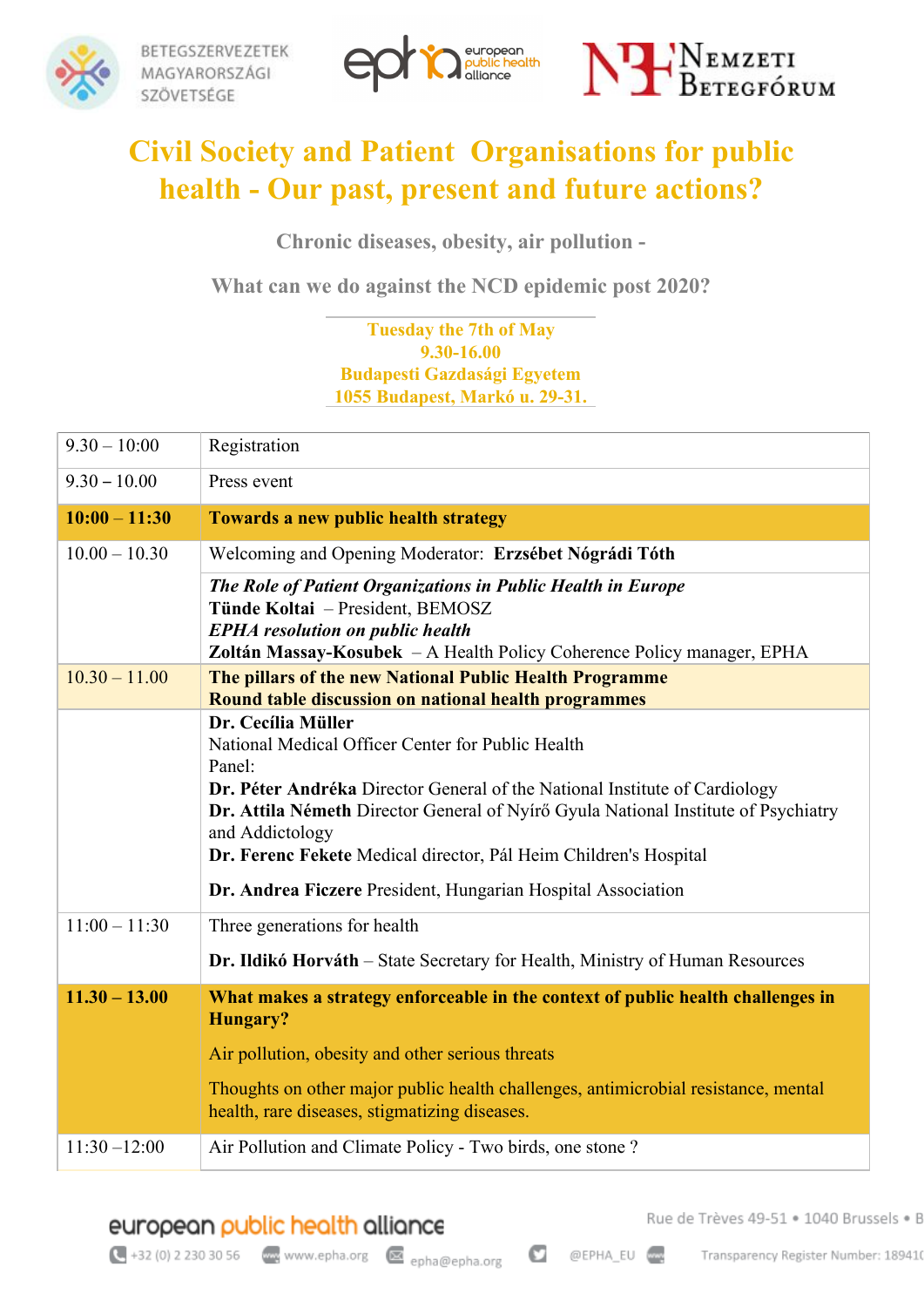





|                 | On the of the World Day of Asthma, the health burden from traffic air pollution will be<br>spread, data on the health costs of diesel emissions will be examined, and the ways to<br>alleviate it by 2030 in order to achieve the climate policy goals at the same time.                                                                                                                                                                                                                                                                                                                                                                                                 |
|-----------------|--------------------------------------------------------------------------------------------------------------------------------------------------------------------------------------------------------------------------------------------------------------------------------------------------------------------------------------------------------------------------------------------------------------------------------------------------------------------------------------------------------------------------------------------------------------------------------------------------------------------------------------------------------------------------|
|                 | Zoltán Massay-Kosubek, EPHA<br>Dr. Hunor Orbán, Head of Department, Ministry of the Environment, Ministry of<br>Agriculture<br>Dr. Balázs Antus Chief Medical Officer, Hungarian Society for Pulmonary Medicine                                                                                                                                                                                                                                                                                                                                                                                                                                                          |
| $12:00 - 12:15$ | Questions and answers                                                                                                                                                                                                                                                                                                                                                                                                                                                                                                                                                                                                                                                    |
| $12:15 - 12:45$ | <b>Healthy Nutrition Education in Public Health Programmes</b><br>Epidemiology and Behavioral background of Obesity in Hungary                                                                                                                                                                                                                                                                                                                                                                                                                                                                                                                                           |
|                 | Dr. Cecília Müller Head of the National Center for Public Health<br>Zsuzsanna Szőcs Secretary National Association of Hungarian Dietitians<br>Dr. Eszter Sarkadi Nagy Department of Nutrition-Epidemiology OGYÉI                                                                                                                                                                                                                                                                                                                                                                                                                                                         |
| $12:45 - 13:00$ | Questions and answers                                                                                                                                                                                                                                                                                                                                                                                                                                                                                                                                                                                                                                                    |
| $13.00 - 14.00$ | Lunch, Relationship building                                                                                                                                                                                                                                                                                                                                                                                                                                                                                                                                                                                                                                             |
| $14:00 - 16:00$ | What can health civil society do for the health of the Hungarian population?                                                                                                                                                                                                                                                                                                                                                                                                                                                                                                                                                                                             |
|                 | Roundtable on the challenges and contributions of health civil society                                                                                                                                                                                                                                                                                                                                                                                                                                                                                                                                                                                                   |
| $14.00 - 14.50$ | The Role of Health Professional and Professional Interest Organisations, Public<br><b>Organisations in Public Health Programmes</b>                                                                                                                                                                                                                                                                                                                                                                                                                                                                                                                                      |
|                 |                                                                                                                                                                                                                                                                                                                                                                                                                                                                                                                                                                                                                                                                          |
|                 | Dr. Ferenc Oberfrank President, Association of Hungarian Medical Companies and<br>Associations<br>Dr. Zoltán Balogh President of the Hungarian Chamber of Health Specialists<br>Dr. Zsolt Pásztélyi President of Medicina 2000, Outpatient Care Association<br>Dr. Barnabás Margitai President of Distributors for the Health Alliance<br>László Rásky Secretary General of Association of Medical Technicians<br>Dr. Tamás Rádai Director of ETOSZ<br>Dr. Péter Holchacker Director of Innovative Pharmaceutical Manufacturers<br>Association<br>Dr. Zsuzsanna Illés President of MAGYOSZ<br>Dr. Gyula Borbás President of Defense Association of Vaccine Manufacturers |
| $14:50 - 15:00$ | <b>Coffee Break</b>                                                                                                                                                                                                                                                                                                                                                                                                                                                                                                                                                                                                                                                      |
| $15.00 - 15.50$ | The role of NGOs in public health programmes                                                                                                                                                                                                                                                                                                                                                                                                                                                                                                                                                                                                                             |
|                 | Zsuzsanna Bernáth-Lukács SZÍVSN<br>Dr. Tamás Forster MASZÍV<br>Violetta Winkler Rákliga<br>Dr. Gábor Pogány RIROSZ<br><b>Tünde Koltai LEOE</b><br><b>Eszter Vidor Protective net for Spiritual Health Foundation</b><br>Dr. Krisztina Kalóné Tóth The Breast Cancer Prevention Association<br>Dr. László Szabó Hungarian Continence Society                                                                                                                                                                                                                                                                                                                              |
| $15:50 - 16:00$ | 15.50-16.00 Closing Remarks                                                                                                                                                                                                                                                                                                                                                                                                                                                                                                                                                                                                                                              |

## european public health alliance

Rue de Trèves 49-51 · 1040 Brussels · B